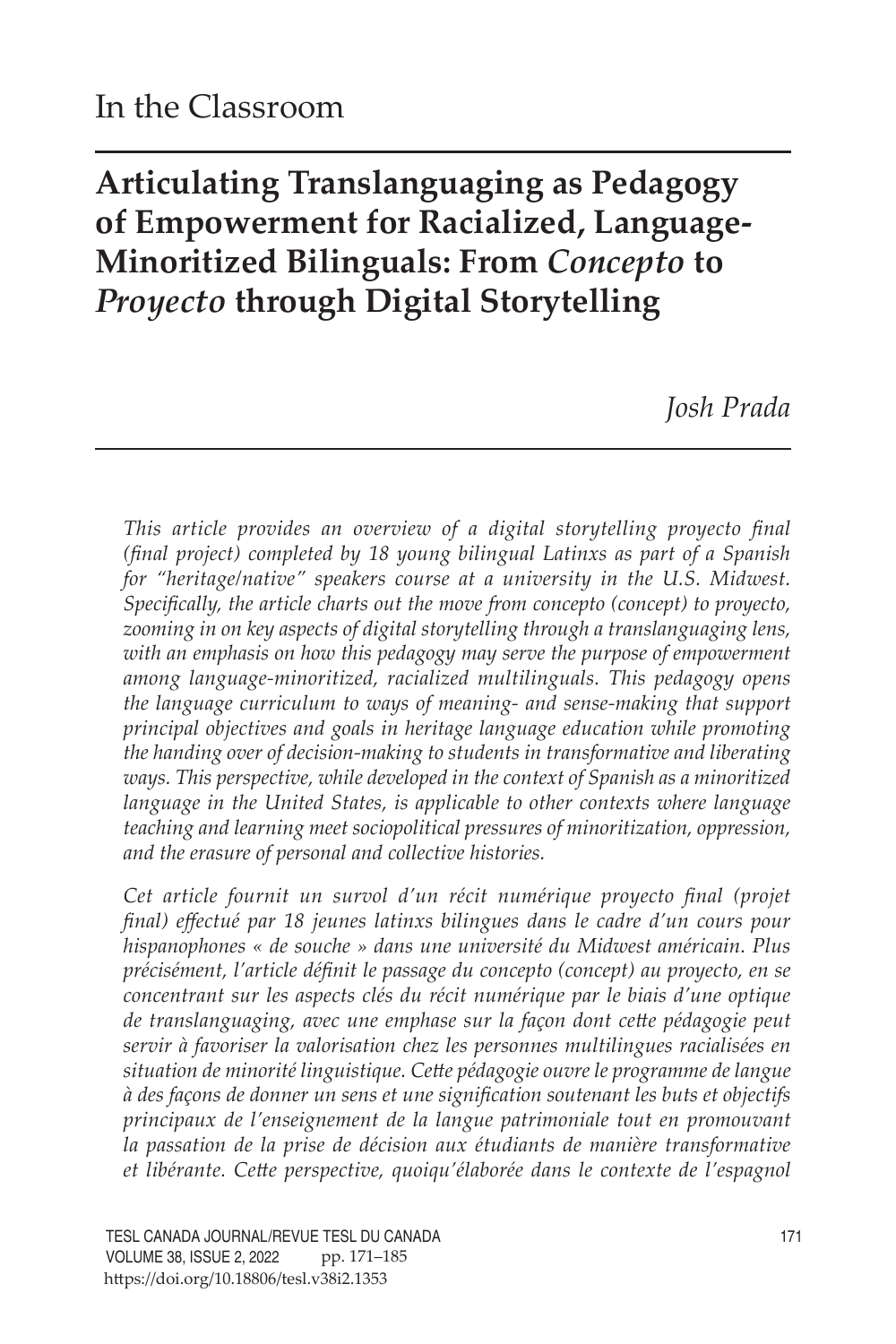*comme langue minoritaire aux États-Unis, peut s'appliquer à d'autres contextes où l'enseignement et l'apprentissage de la langue rencontrent des pressions sociales de minorisation, d'oppression et d'effacement des histoires personnelles et collectives.* 

Keywords: translanguaging, empowerment, heritage language education, composition, digital storytelling, multimodality

Students labeled "heritage speakers" (HSs) are bi/multilingual individuals who have acquired a minority language at home or in the community (i.e., the heritage language) and a socially and politically dominant one at school and in society, with their home language(s) receiving little or no educational support. In the United States, the geopolitical context of this paper, with over 46 million speakers, Spanish is the most widely spoken "inherited" language. Most HSs of Spanish are born and raised in the United States or arrived in the country before puberty (Parra, 2021). As members of the U.S. Latinx community, these youths are often exposed to negative discourses and narratives of otherness, foreignness, and failure. This happens in many ways, including the problematization of their linguistic practices as not monolingual-like enough (Blitvich, 2019), the co-naturalization of their perceived race and linguistic practices (Rosa & Flores, 2017), the questioning of their belonging and of their legitimacy as citizens, among others (e.g., Ojeda et al., 2012). Because of these and other reasons, and in hopes of moving towards equity in the education of racialized, language-minoritized multilingual students, educators must gain the necessary perspectives and skills to shift from classroom spaces that oppress and divide to classroom spaces that empower and uplift.

This article contributes to the body of pedagogical proposals focused on the empowerment of HSs as historically underserved multilingual students. Specifically, the article charts out the move from *concepto* to *proyecto (concept to project)*, zooming in on key aspects of digital storytelling through a translanguaging lens as articulated within a college/university Spanish course for HSs. The *proyecto* helps shift the language curriculum towards ways of meaning- and sense-making that support principal objectives and goals in heritage language education while promoting the handing over of decision-making to students in transformative and liberating ways.

### **Heritage Language Education: The Case of "SHL" in U.S. Universities**

The gradual incorporation of Spanish for HSs courses/programs in U.S. institutions was positively influenced by Guadalupe Valdés's calls in the 1970s.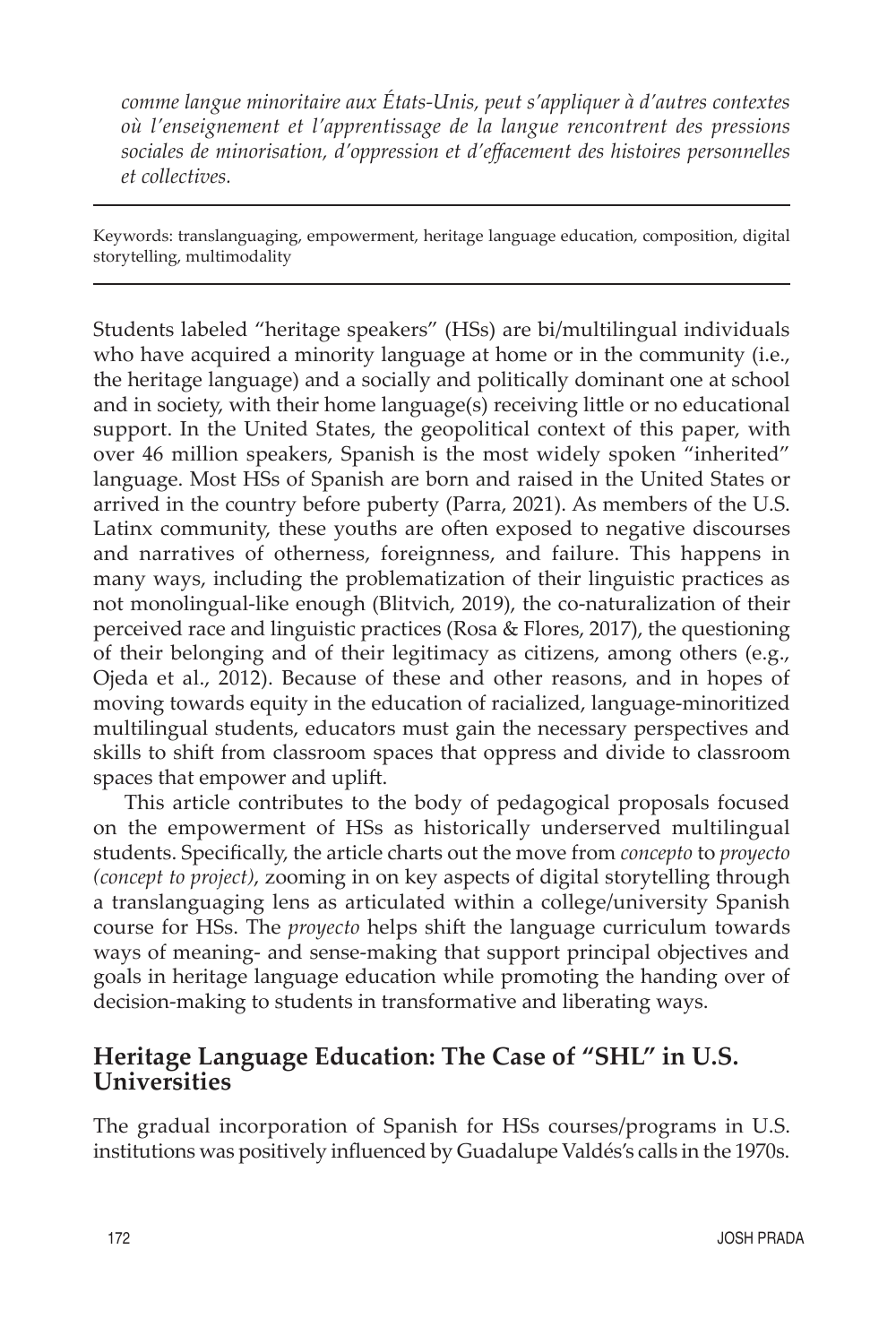Valdés argued that the context, means, and objectives at work in traditional Spanish courses for additional language learners did not support the profiles of young hispanohablantes (Spanish speakers). Over the subsequent decades, with the establishment of the field of Spanish as a heritage language (SHL), we have reached a nuanced understanding of the rationales, roles, and structures present in the design and implementation of language courses for HSs (e.g., Beaudrie & Fairclough, 2012). When arriving at college/university, bilingual Latinx students often choose to enroll in Spanish courses seeking to improve their language skills and to practise Spanish in an academic context (Carreira & Kagan, 2011).

Because of a variety of experiences with linguistic shaming and educational malpractice, Latinx students usually report some degree of linguistic insecurity and negative socio-affective profiles (Winstead & Wang, 2017). As a result, some SHL scholars have developed pedagogies where multilingualism, ethno-racial identity, and language education interplay within the contextual parameters characterizing U.S. communities to provide spaces for empowerment and growth. Spearheaded by the works of Jennifer Leeman, these proposals include critical pedagogies (Leeman, 2005), multiliteracies (Parra et al., 2018), service learning (Pascual y Cabo et al., 2017), and critical language awareness (Holguín-Mendoza, 2018; Loza & Beaudrie, in press), among others.

Most recently, translanguaging has emerged as lens to re-envision key aspects in university/college heritage language education through critical, interdisciplinary ecological practice (e.g., Prada, 2019, 2021) by centering on the dynamic meaning-making practices, histories, and perspectives brought into the classroom by bilingual Latinxs. On the one hand, bilingual Latinxs have been sociohistorically racialized, language-minoritized, and raciolinguistically defined, but on the other, they enjoy a wealth of experiences, rich cultural histories and practices, and linguistic profiles that deserve pedagogies that stem from them as people, center around such experiences and promote them beyond the classroom setting (Prada, 2021).

The *proyecto final* described below, joins this line of work by folding together key objectives in SHL education (e.g., Roca & Colombi, 2003; Beaudrie et al., 2014; Beaudrie & Fairclough, 2012) in the sociolinguistic, pedagogical and ideological matrix afforded by translanguaging pedagogies. Before providing a description of digital storytelling through a translanguaging lens and explaining how I implemented it in the SHL classroom, I discuss two key concepts: (pedagogies of) empowerment and translanguaging space.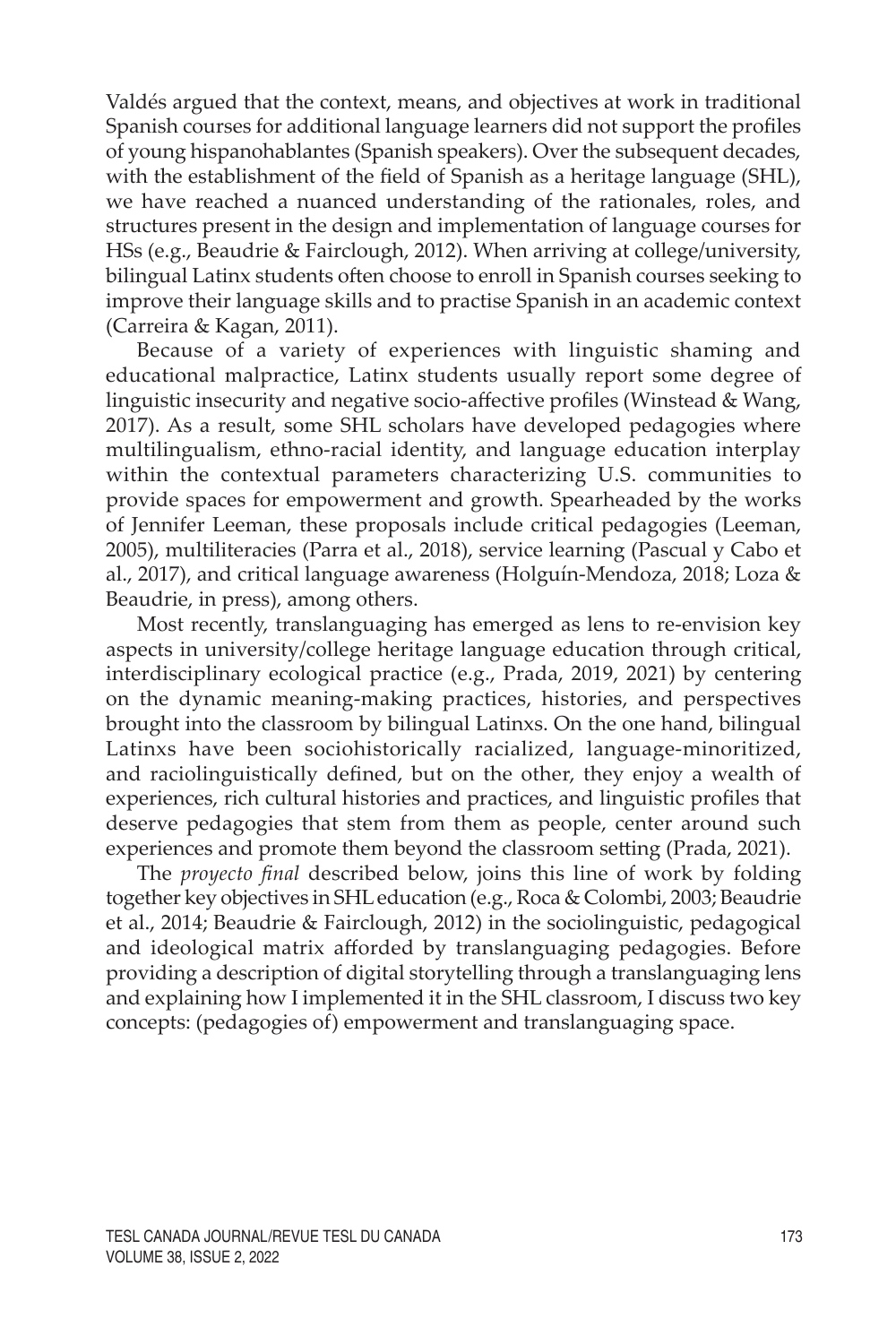## **Translanguaging as a Pedagogy of Empowerment**

### *Empowerment in Education*

Empowerment is "an intentional ongoing process centered in the local community, involving mutual respect, critical reflection, caring, and group participation, through which people lacking an equal share of valued resources gain greater access to and control over those resources" (Cornell Empowerment Group, 1989, p. 2). The term emerged as a "strategy for individuals to retain control of key aspects of their lives" (Cunningham et al., 1996, p. 144). In education, empowerment has come to refer to the handing over of decision-making to the students, and therefore, shifting the power from the teacher to the student, leveraging power differentials between them (Deacon & Parker, 1995). Through empowerment processes, people gain control over their lives, attain democratic participation in the life of their community (Rappaport, 1987), and develop a critical understanding of their context (Zimmerman et al., 1992). Gutierrez's (1995) empowerment theory describes how changes in beliefs and attitudes contribute to participation in social change, and it assumes that individuals will work for the collective good if they develop a sense of critical consciousness.

 Based on this definition, it should not be surprising that empowerment is an objective to be pursued by many pedagogues working with historically underserved students across disciplines. An important goal for language educators, particularly for those working with racialized, languageminoritized students, transnational students, and students from unprivileged backgrounds, is to weave spaces for empowerment into the curricular fabric of our courses. One pedagogical approach that can be empowering is translanguaging.

# **Translanguaging Space and Translanguaging Pedagogies**

Translanguaging centers on the emergent, critical, and creative meaningmaking practices of bi/multilingual speakers (García & Li, 2014). Translanguaging has been implemented in language education, with particular implications for situations defined by racialized, minoritized forms of bi/multilingualism and sociopolitical and sociohistorical asymmetry. Importantly, translanguaging pedagogies are not universal, and must be articulated in dialogue with specific contextual factors and the historical formation of all parties involved (Prada, 2021). Translanguaging (Li, 2018) rethinks multilingualism and the semiotic resources individuals have access to as mutually interconnected, and to a large extent, integrated. Wei Li (2018) explained that translanguaging "reconceptualizes language as multilingual, multisemiotic, multisensory and multimodal resource for sense- and meaningmaking" (p. 22) and considers human beings' capacity to engage with and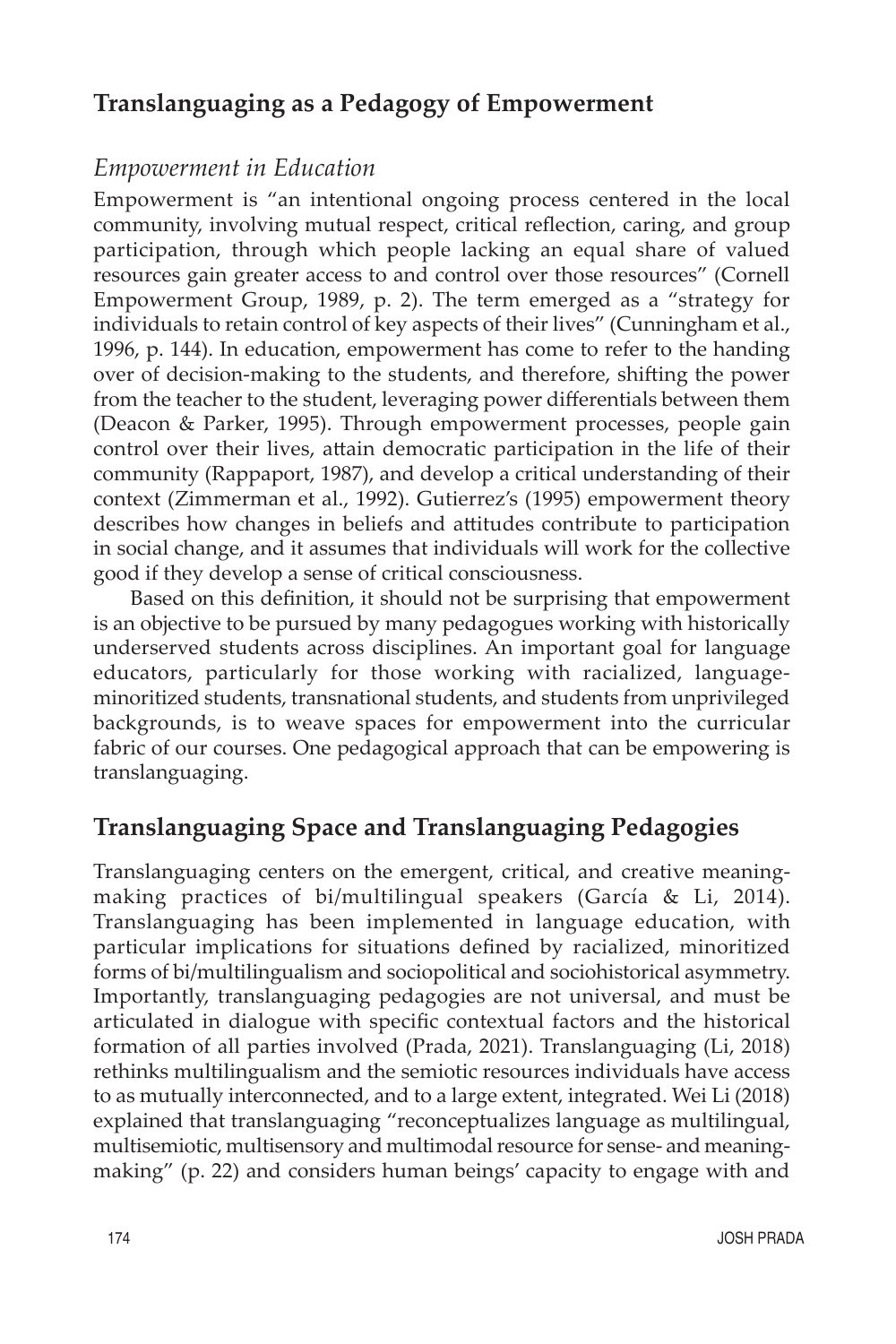draw on both multiple linguistic and non-linguistic resources dynamically and in combination to achieve meaning (Blackledge et al., 2017); this idea resonates with related proposals, such as Angel Lin's (2015) *grassroot transsemiotizing* and Melo-Pfeifer and Chik's (2020) *multimodal translanguaging*.

Connectedly, the notion of translanguaging space refers to a space for the act of translanguaging as well as a space created through translanguaging (Li, 2011). It is a space where the process of cultural translation between traditions takes place (Bhabha, 1994). At its heart are the concepts of creativity and criticality. Creativity refers to choosing whether to follow or to flout the rules extending to the use of language, while connectedly, criticality refers to the ability to use available evidence to inform one's understanding of cultural, social, and linguistic phenomena to think about received wisdom, and to express views adequately through reasoned responses (Li & Wu, 2009). Given the complexity inherent to translanguaging, new methods and pedagogical proposals that recognize and capture this nature are needed (Galante, 2020).

### **From Theory to Practice Through Digital Storytelling**

Digital stories are usually personal and/or autobiographical multimodal narratives with "focused logical or chronological storylines, dramatic storytelling qualities, and often impressionistic or poetic forms of expression" (Vinogradova et al., 2011, p. 176). The elements that make up a digital story can include: a personal point of view serving as the main point of the story, a strong question to be answered/central event whose development grabs the viewer's attention, a personal and powerful approach to storytelling, narrator's clarity of voice, enough content to tell the story, an appropriate soundtrack, and appropriate pacing and rhythm (Lambert, 2012). The combination of these elements, coupled with the technological skills needed to create a digital story, the organizational aspect of this type of project, and their creative flexibility, make digital storytelling a pedagogical space that situates composition in dialogue with the realities of 21st century communication. Digital storytelling also promotes a shift from traditional conceptualizations of literacy to multiliteracies and brings to focus new genres and the application of social-semiotic perspectives (Oskoz & Elola, 2016).

The versatility of digital storytelling has captured the imagination of a number of language education scholars. For example, in the context of a high school Spanish as a foreign language class, Castañeda (2013) investigated student perspectives on digital storytelling as a means to share information and express emotions. The author found digital storytelling to support students in the writing process while providing a space to help them shift their perspective on the project from a conglomeration of technological and linguistic skills to an understanding of digital storytelling as a holistic, real-world task. Alternatively, in the context of English as an additional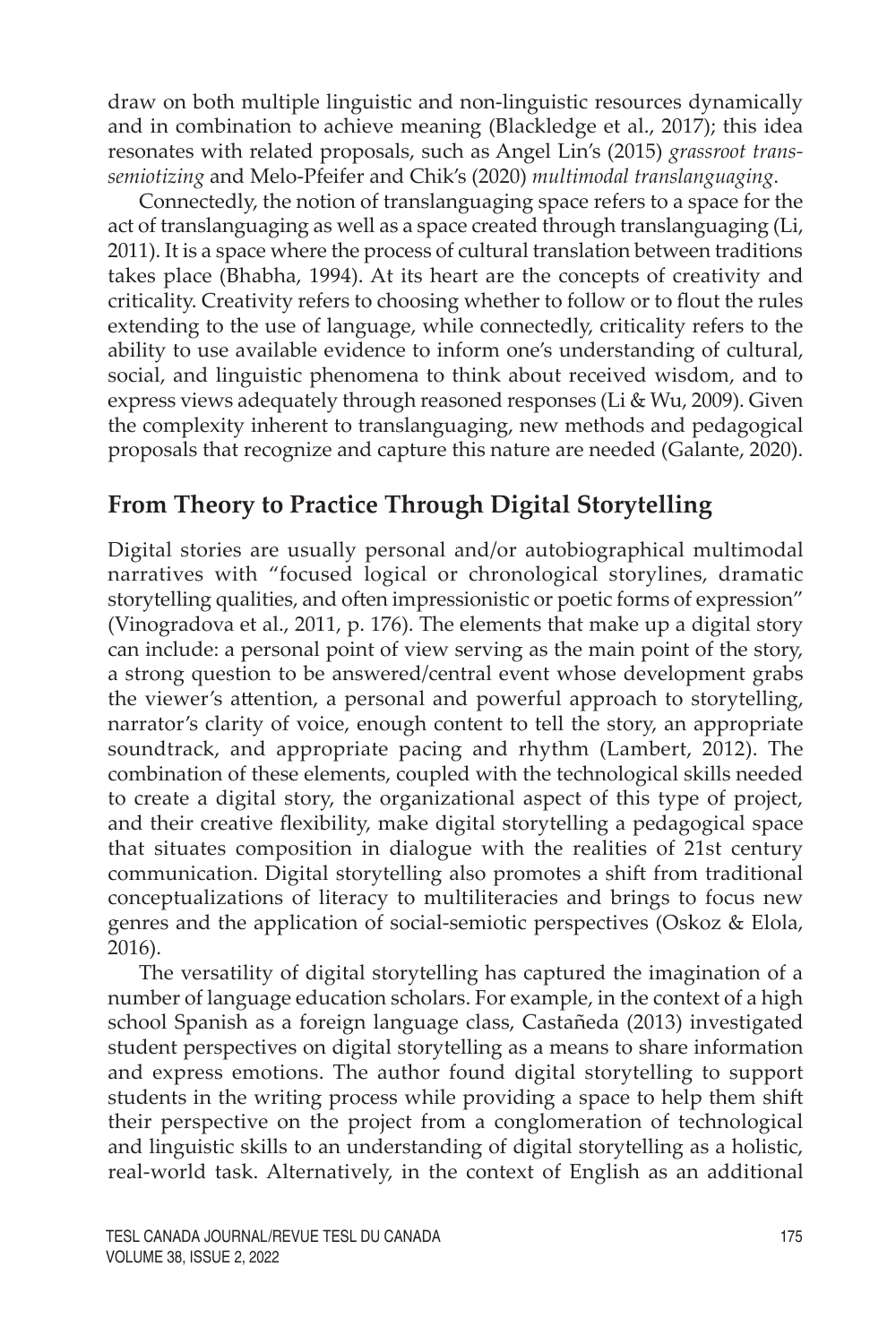language (EAL), Galante (2015) explored digital storytelling in relation to increased intercultural sensitivity among her students. Galante described how this project promoted discussions about diverse cultural values, beliefs, and behaviours while affirming the cultural and intercultural identities of immigrant students. She proposed this type of project as a tool to integrate intercultural sensitivity into EAL programs.

Drawing from Li's (2018) proposal of translanguaging space, digital stories are (digital) translanguaging spaces where multilingualism and multimodality interplay with one another through creative and critical meaning-making and sense-making processes. They serve as platforms to develop different forms of literacy that incorporate the valuable stories, skills, and positionalities students bring from their homes. This handing over of power seeks to stimulate empowerment among students by offering a space to challenge the linguistic status quo, to try out new ways of meaning-making in academic settings, to position themselves as storytellers through their own repertoires, in their own terms, rather than through the monolingual standard repertoires of others imposed through modern language curricula.

In the next section, I present an assignment that captures the practical applications of translanguaging (spaces) as pedagogy of empowerment, providing an example that mobilizes the theoretical assumptions described earlier into pedagogical action. Specifically, I describe how drawing from both empowerment and the idea of translanguaging space, I designed and implemented a digital storytelling *proyecto final* in a composition course for Spanish "heritage/native" speakers.

### **An Overview of the** *Proyecto*

#### *Context*

This digital storytelling *proyecto final* was implemented in the last part of a fall semester in a Spanish composition class with 18 HSs speakers at a large, urban institution, in the U.S. Midwest. In Week 11 of a 16-week semester, students began the last module entitled "*Historia digital—proyecto final*." This module lasted 6 weeks and evolved around the nature, creation, and dissemination of digital stories.

#### *Proyecto*

#### *General aspects*

The main goal was the creation of a digital story of around 4 minutes exploring the theme of "*Mi bilingüismo*" (My bilingualism). The digital story was developed over a 6-week period by means of iterative cycles of individual and collaborative activities including drafting, peer-reviewing, and editing,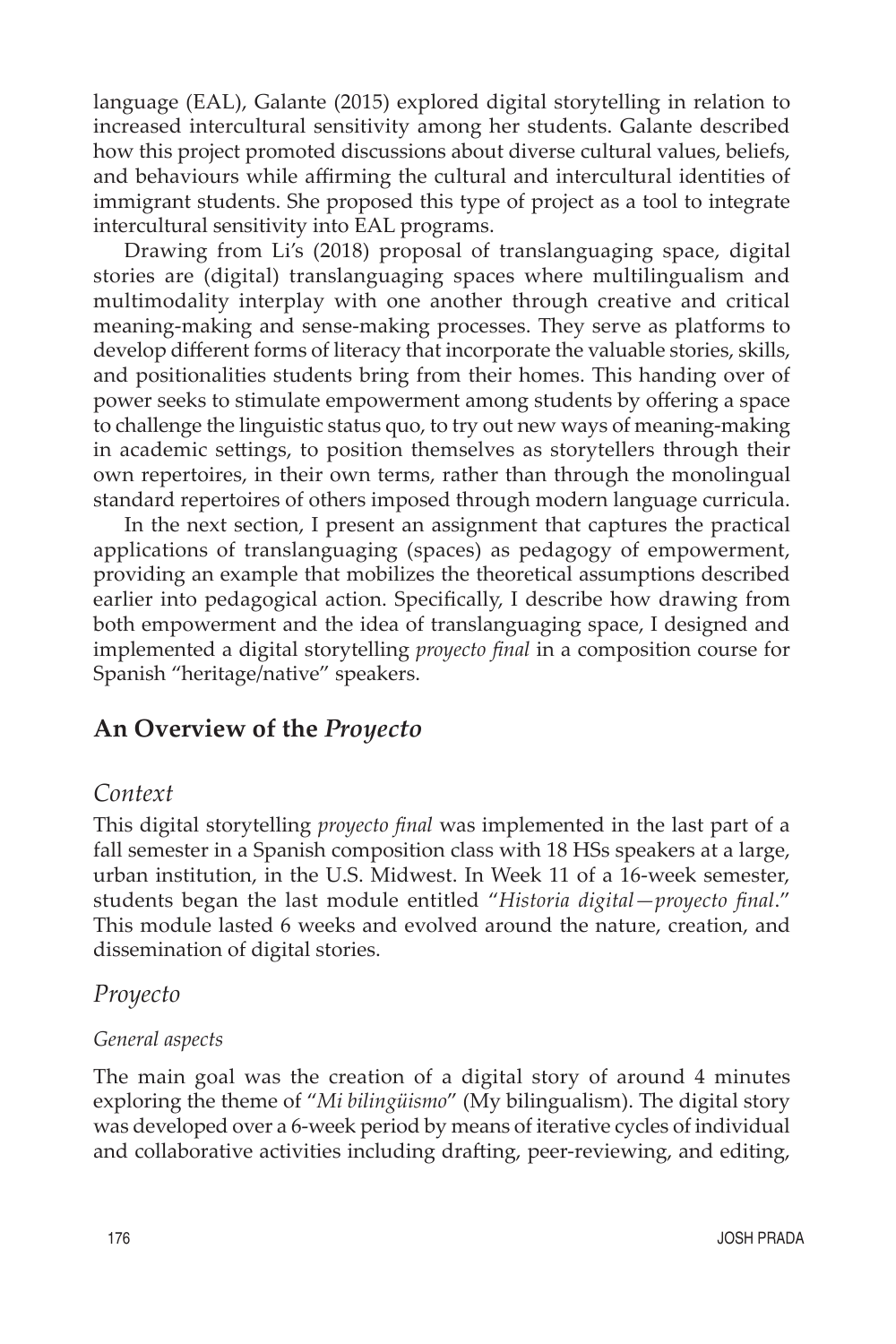reflecting a process-oriented and digital approach to composition. In addition, students submitted three written documents: a narrative describing how they created their digital story, a narrative describing the meaning of their digital story, and an *ensayo de reflexión crítica* (critical reflection essay) describing their personal perspectives on the *proyecto*, for which there were no "target language" requirements. The module culminated with a *visionado* (viewing) of some of the movies during a special event on the last day of the semester.

#### *Getting Started*

The first part of the module "*Historias Digitales*" served the purpose of familiarizing students with the general expectations for the *proyecto final* and introduced them to the practice of digital storytelling. In the first session, students listened to a 10-minute mini-lecture where they were introduced to a working definition of digital storytelling; the session continued with the viewing and analysis of two examples of digital stories from the StoryCenter website ([https://www.storycenter.org/stories\)](https://www.storycenter.org/stories). The analysis was conducted in class by reflecting on a rubric informed by Lambert´s (2012) elements of digital storytelling. This introductory session ended with an examination of *guión* (script) and *guión gráfico* (storyboard), and an overview of the module (Appendix A). A key message conveyed during this session was the translanguaging nature of the *proyecto*. Students were encouraged to *hacerlo suyo* (make it their own) and use their *repertorios lingüísticos* (linguistic repertoires) fully. They were encouraged to explore creative ways of conveying meaning beyond "academic" monolingual Spanish or "academic" monolingual English. This was a space to break old rules and formulate new ones through translanguaging, but also through assembling different semiotic resources in powerful ways. The stories were theirs, and only they could choose how to best share them.

The second session of the first week evolved around identifying "what to tell" in the story. Within the topic of "my bilingualism," students were asked to think about meaningful moments and important aspects of their linguistic universes. To support them, they were provided a series of areas to reflect on and questions to explore them, including *Mi infancia* (my childhood), *Cómo hablamos en mi casa* (how we speak at home), *Mi bilingüismo y la educación* (my bilingualism and education), and *Lo que pocas personas saben* (what few people know). These areas had been explored throughout the semester, prior to starting the *proyecto final*, students were prepared to articulate their ideas and experiences in detail. Students were asked to think about one or two "potential things to share" in their story, and share them in groups of four to receive their partners' feedback. Towards the end of the session, the sharing was opened to the class, and some students volunteered to describe their initial ideas for their digital stories. This process benefited from the strong sense of community fostered in class over the semester, and most students felt confident sharing vulnerabilities and intimate feelings. Their homework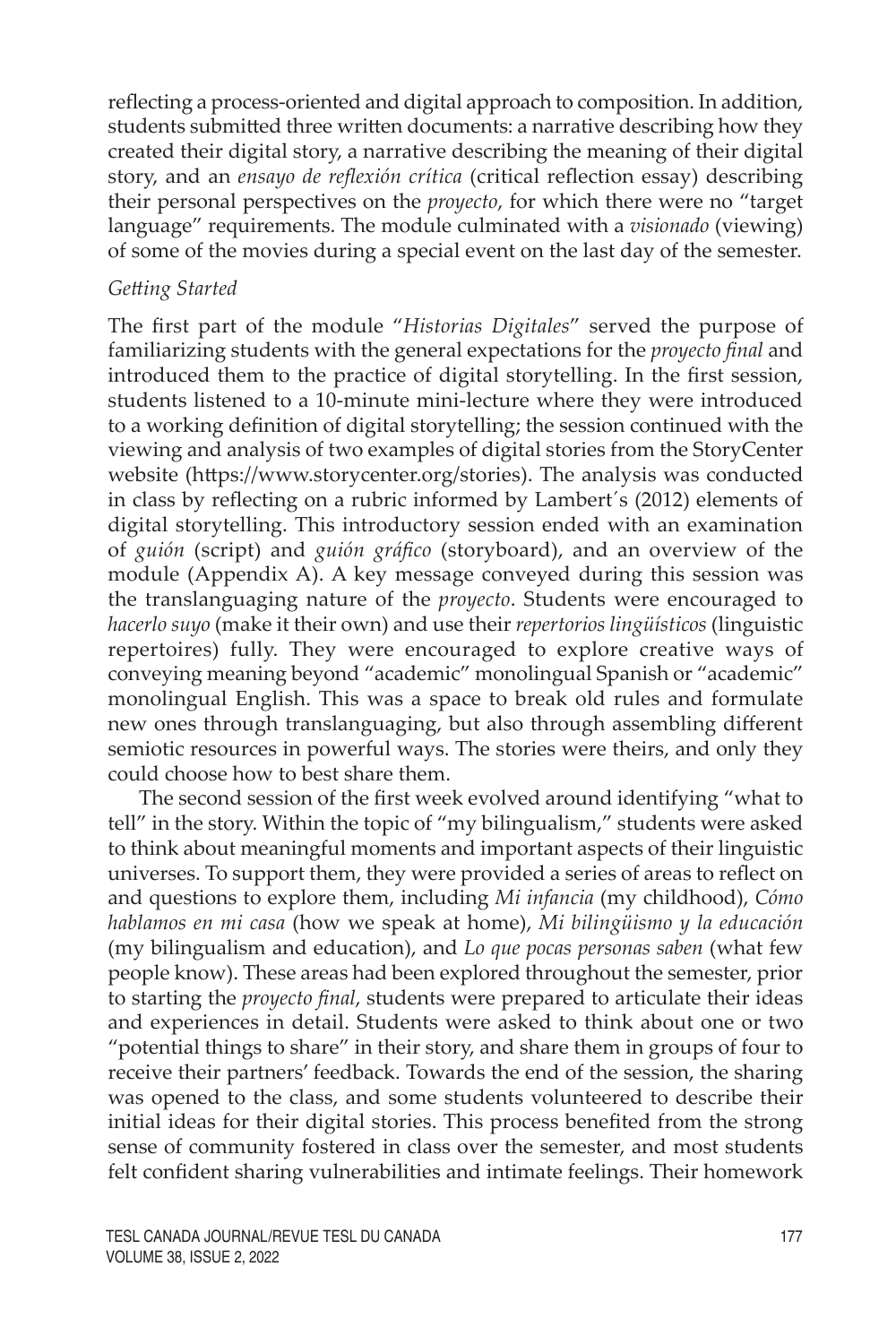for Week 2 was to bring to class a 250-word description of their idea, and a few multimodal elements (photos, video clips, or audios) to share in groups. The production of scripts and storyboards were developed next.

#### *Developing the Digital Story*

From Week 2 to Week 5, a series of mini-lectures, in-class activities, and homework assignments were implemented to support students to progressively move from a preliminary idea developed in Week 1 to a final product to be submitted by the end of Week 5; this was done through a combination of individual script-drafting activities, storyboard-drafting exercises, in-group peer reviews and feedback provision, and the development of subsequent drafts including peer comments, etc. Objectives moved along two interwoven axes: gaining the technical skills needed to develop the story and developing the story as a multimodal narrative.

The objectives of Weeks 2 and 3 were to gradually introduce students to the technical aspects of digital storytelling through mini-lectures and mini-workshops (of about 10 to 15 minutes, typically at the beginning of the session) facilitated by the instructor, focusing on important aspects of audiorecording, audio-editing, image and video-editing, as well as important concepts such as transitions, master, and mixing. In the meantime, students continued working on their ongoing drafts, providing and receiving feedback from peers and from the instructor, and developing their digital stories. These collaborative processes were translingual in nature: at the linguistic and at the broader semiotic level, all participants (students and the instructor) made use of their entire linguistic repertoires for meaning- and sense-making to share ideas, provide comments, and seek feedback. Feedback provision (both written and oral) was never monolingual or monomodal, with students and the instructor alike moving from paper to screen, from verbal to visual to auditory, using their repertoires fully, and exerting their agency. Moreover, while the teacher was in charge of facilitating the lectures and workshops, students added new information to share from their own funds of knowledge. Spontaneous partnerships emerged, with students supporting one another, taking on the "teacher's role" and shifting traditional hierarchies.

As students began exploring the multimodal aspects of digital storytelling between Weeks 2 and 3, they began to work with visual elements (pictures, movie clips), sounds and music, in class and on their storyboard. Students were encouraged to include meaningful elements in their digital stories, bringing into the classroom their outside experiences, their life trajectories, and their profiles as complex people, rather than as language learners. Importantly, they were asked to develop their stories in their own terms, which requires decision-making about what must be told and how. With the multilingual and the multimodal domains coming together in a creative and critical orchestration, Week 3 ended with a working document of the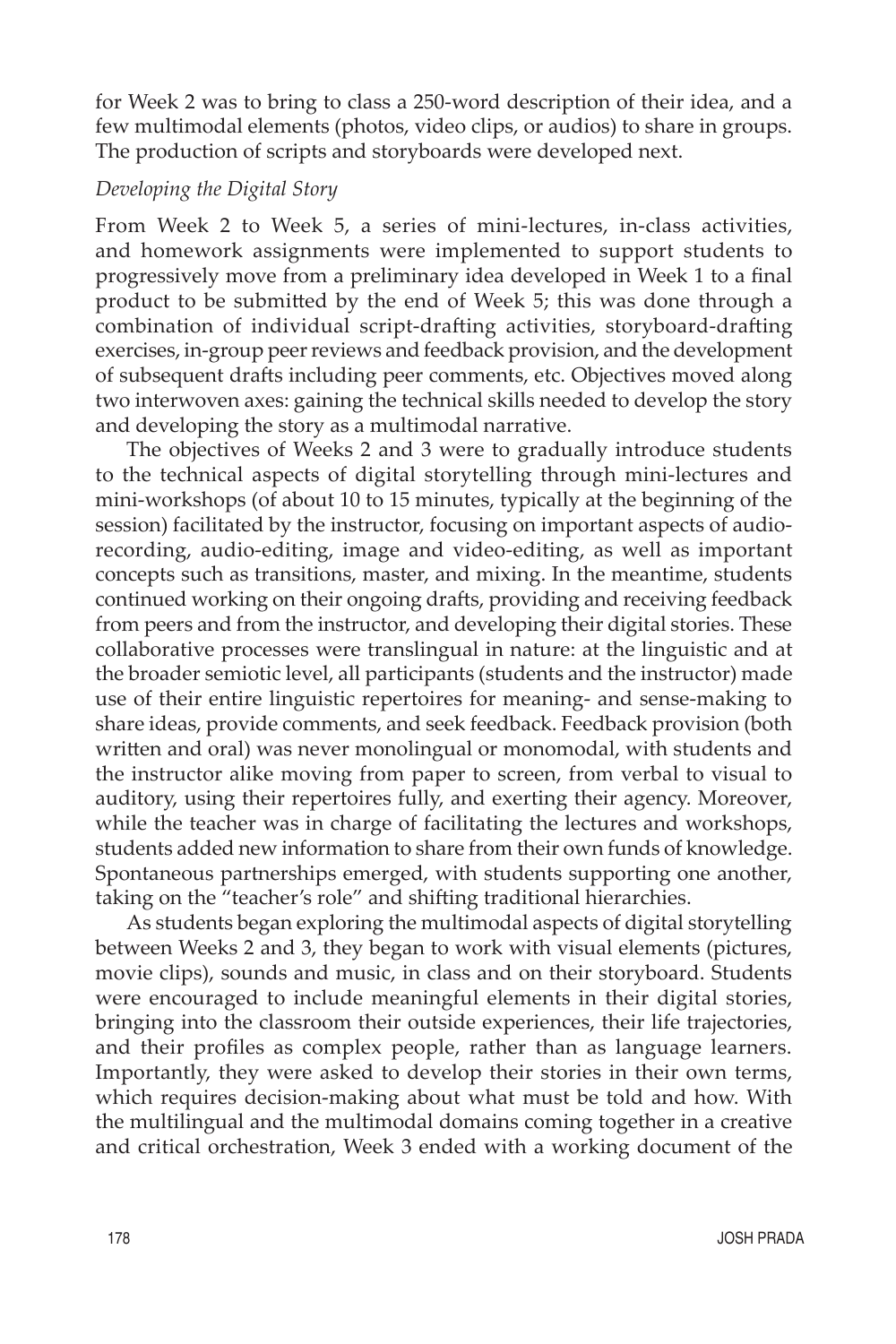digital story ready (or almost ready) to be shared with classmates and with the instructor the following week.

During Week 4, the instructor viewed every digital story and provided detailed feedback to each student. In many cases, students felt intimidated to show a product still in development. This was, however, an appropriate time to identify potential for growth regarding the narration and technical aspects, as well as to create an individualized plan of action for those needing it. By the end of Week 4, students were asked to share their story with a new person: a friend or relative who had not seen it before and consider their comments when editing their work.

#### *Submitting and Preparing for the Viewing*

The end of Week 5 marked the soft submission date for the digital stories: the written documents accompanying the digital story could be submitted a week later. At this time, students were asked to write a 30-second pitch description of their digital stories. They were regrouped with two new classmates and shared their pitches with them, orally. The goal was to grab their new groupmates' attention and sell their digital story. Each pitch was, then, anonymously rated by the new groupmates following a simple rubric provided by the instructor. The rubric included three items (i.e., This project tells a meaningful, powerful and personal story; The story can help me or other bilingual people make sense of our own experience; I really want to watch this digital story in the event) to be graded from 0 to 5. Additionally, every digital story was rated by a panel of three professors. The combination of student and faculty ratings generated a list of eight winning stories, which were showcased during a 90-minute event held in Week 6 at a large classroom with a projector screen, at the official exam time for the course. Light refreshments were offered and students were encouraged to *ponerse guapos* (dress up a little) for the event. The event brought in friends, relatives, and colleagues from around campus, and from the local community. During the event, the eight winning creators were individually introduced by the instructor, and then, they presented their digital story to the audience using the pitch created in the previous week.

The event captured the spirit of translanguaging pedagogies, just like the creation of the *proyecto final*. It celebrated home literacies and new literacies, meshing them together through the creative and critical works of multilingual students whose linguistic and cultural profiles had been often met by processes of racialization and minoritization in and outside of school. The event brought to campus community members, many of whom, admittedly, had never been to a university, creating new bridges and stimulating new relationships. At the heart of the event were the students and their stories, who explored themes ranging from deportation to assault, from police brutality to labour work, from the DACA (Deferred Action for Childhood Arrivals) experience to identity struggles. Against the backdrop of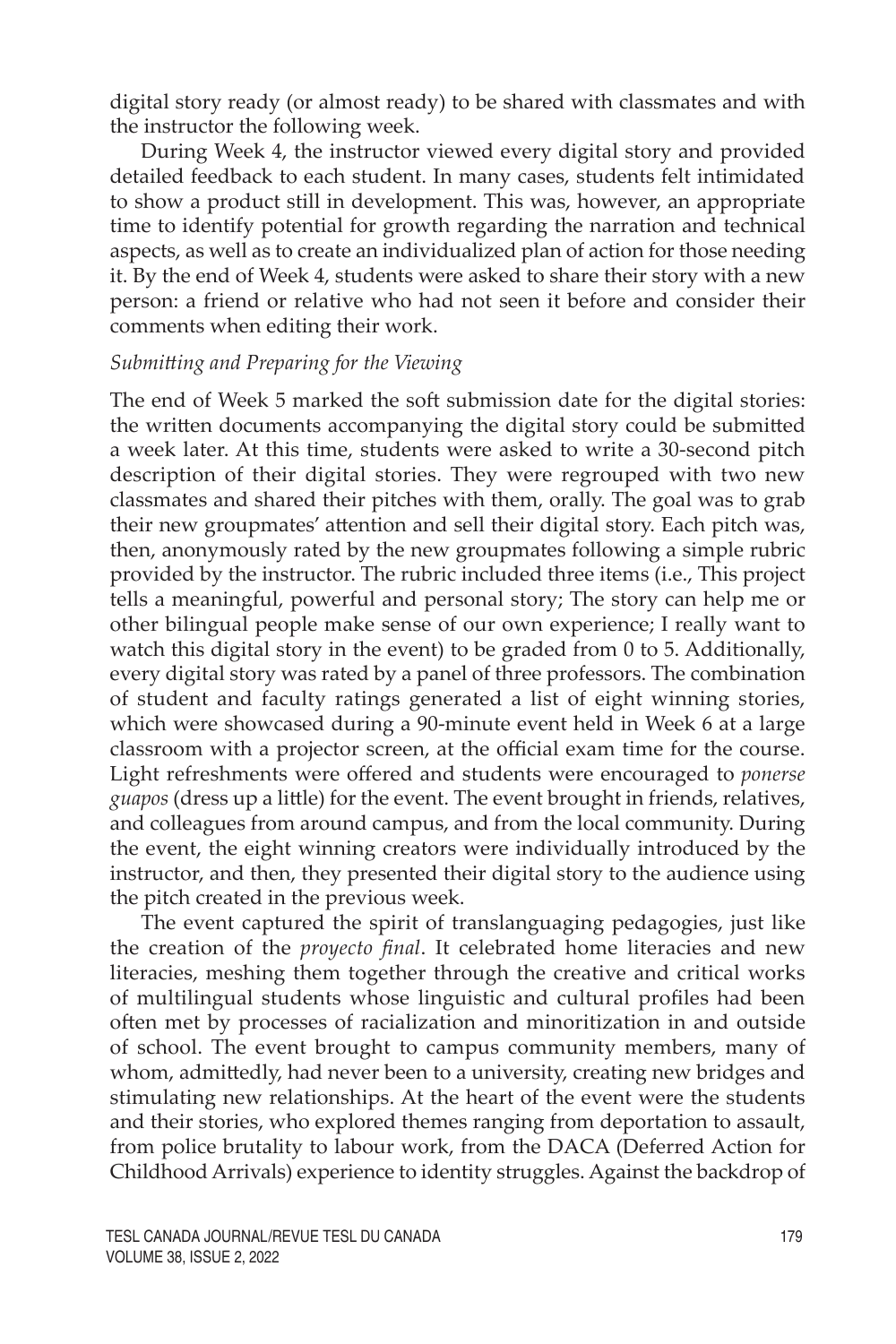every storyline, each student captured moments of hardship and overcoming, oppression and resilience, erasure and growth, offering the viewer a glimpse into the student's personal universe.

## **Conclusion**

This article has introduced digital storytelling through a translanguaging lens, and its implementation as a *proyecto final* in a composition course for HSs/native speakers at a U.S. university. The design of the *proyecto* was guided by the practices, objectives, and goals endorsed by heritage language education scholars on the one hand, and by the students' lives, abilities, and worldviews on the other, emerging as a translanguaging space. While the pedagogical proposal shared herein emerged in the context of the United States in dialogue with bilingual Latinx youths in college/university, its implications may be oriented towards other context where monolingual ideologies, standardized approaches to assessment, and sociopolitical pressures are in place against the integrity of multilingual people. In Canada, for example, with about a million immigrant and refugee youths under the age of 25 (Pottie et al., 2015), pedagogies of empowerment are of the essence as linguistically and culturally-sustaining elements in education.

Translanguaging pedagogies incorporate a disruptive edge that pushes the boundaries of academic settings and tilts them in favour of historically marginalized students. Therefore, a translanguaging orientation to the curriculum begs for "other" ways of meaning and sense-making to also find their way into the curriculum, where "other" means minoritized, otherized, and oppressed, rather than neutrally different. This becomes particularly pressing when working with students who have been failed by the mainstream education system, in which case, it lies with the educator to resist and transform classroom practices and curricular expectations to move towards equity, and digital storytelling can become a powerful vehicle to achieve this purpose.

### *The Author*

Josh Prada is assistant professor of Spanish applied linguistics in the World Languages and Cultures Department at the Indiana University School of Liberal Arts (IUPUI). His area of inquiry is the broad, interdisciplinary field of bi-/multilingualism with an emphasis on heritage/ minority/community language education and translanguaging. His work is geared towards the development, implementation and testing of transformative, critical pedagogical spaces for multilingual students. Some of his forthcoming projects include a monograph on translanguaging and Spanish as a heritage language (under contract with Multilingual Matters) and two special issues on translanguaging (coedited with Li Wei, UCL). Josh is associate editor of *Spanish as a Heritage Language*, and reviews editor for the *International Journal of Bilingual Education and Bilingualism*.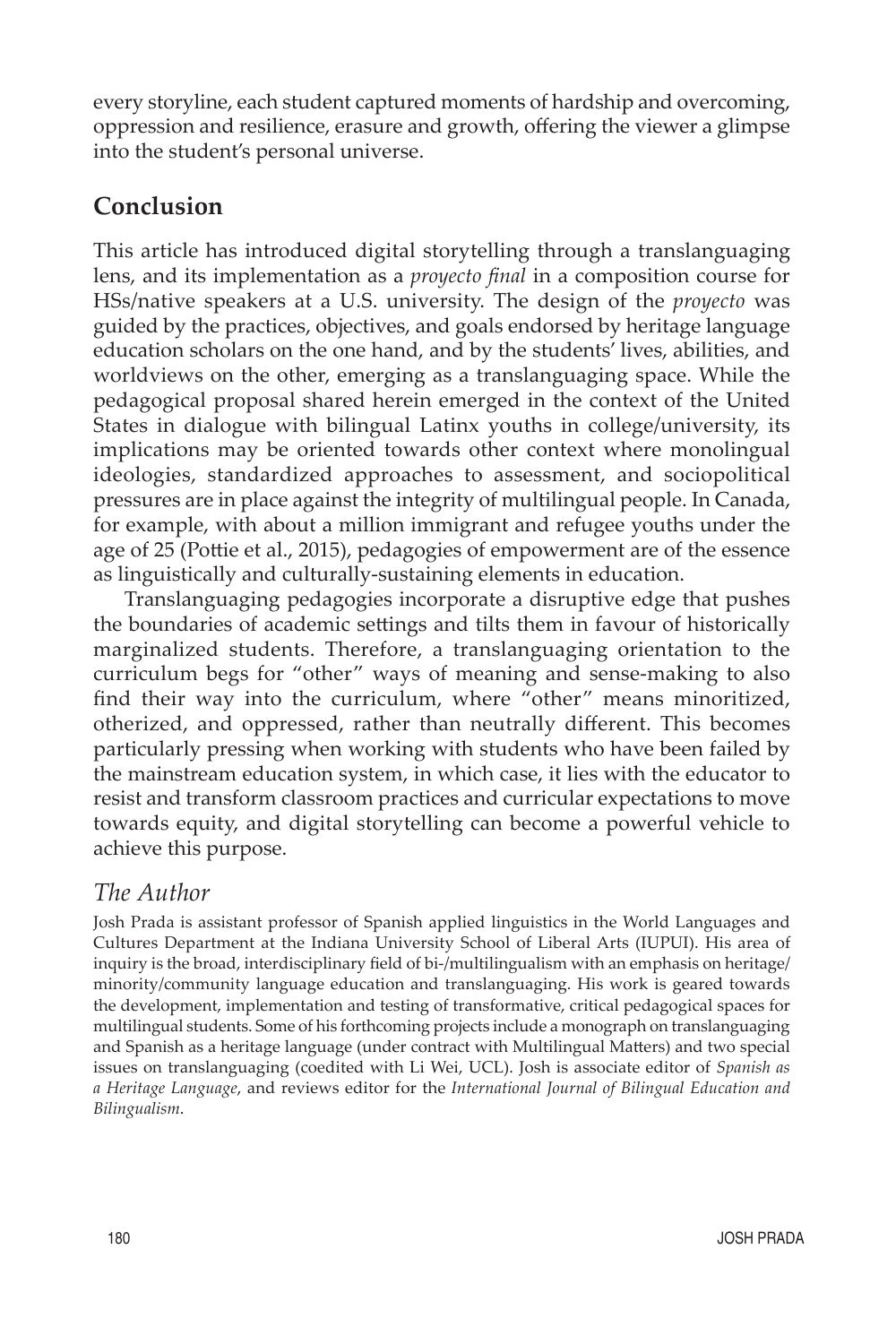#### *References*

- Beaudrie, S. M., Ducar, C., & Potowski, K. (2014). *Heritage language teaching: Research and practice*. McGraw-Hill Education Create.
- Beaudrie, S., & Fairclough, M. (2012). *Spanish as a heritage language in the United States: The state of the field*. Georgetown University Press.
- Benmayor, R. (2008). Digital storytelling as a signature pedagogy for the new humanities. *Arts and Humanities in Higher Education*, *7*(2), 188–204. [https://doi.org/10.1177/1474022208088648](https://doi.org/10.1177%2F1474022208088648)
- Bhabha, H. K. (1994). In a spirit of calm violence. In G. Prakash (Ed.), *After colonialism* (pp. 326– 344). Princeton University Press.
- Blackledge A., Creese A., & Hu R. (2017). Everyday encounters in the marketplace: Translanguaging in the super-diverse city. In A. De Fina, D. Ikizoglu, & J. Wegner (Eds.), *Diversity and super-diversity: Sociocultural linguistic perspectives* (pp. 97–116). Washington D.C.: Georgetown University Law Center.
- Blitvich, P. G. (2019). "You are shamed for speaking it or for not speaking it good enough": The paradoxical status of Spanish in the US Latino community. In M. Evans, L. Jeffries, & J. O'Driscoll (Eds.), *The Routledge Handbook of Language in Conflict* (pp. 398–415). Routledge.
- Carreira, M. (2016). A general framework and supporting strategies for teaching mixed classes. *Advances in Spanish as a heritage language*, *49*, 159–176.<https://doi.org/10.1075/sibil.49.09car>
- Carreira, M., & Kagan, O. (2011). The results of the National Heritage Language Survey: Implications for teaching, curriculum design, and professional development. *Foreign Language Annals*, *44*(1), 40–64.<https://doi.org/10.1111/j.1944-9720.2010.01118.x>
- Castañeda, M. E. (2013). "I am proud that I did it and it's a piece of me": Digital storytelling in the foreign language classroom. *Calico Journal*, *30*(1), 44–62. https://doi.org[/10.11139/cj.30.1.44-62](http://dx.doi.org/10.11139/cj.30.1.44-62)
- Cornell Empowerment Group. (1989). Empowerment and family support. *Networking Bulletin*, *1*(2), 1–23.
- Cunningham, I., Hyman, J., & Baldry, C. (1996). Empowerment: the power to do what?. *Industrial Relations Journal*, *27*(2), 143–154. <https://doi.org/10.1111/j.1468-2338.1996.tb00764.x>
- Deacon, R., & Parker, B. (1995). Education as subjection and refusal: an elaboration on Foucault. *Curriculum Studies*, *3*(2), 109–122.<https://doi.org/10.1080/0965975950030201>
- Galante, A. (2015). Developing EAL learners' intercultural sensitivity through a digital literacy project. *TESL Canada Journal*, *32*(1), 53–66. <https://doi.org/10.18806/tesl.v32i1.1199>.
- Galante, A. (2020). Pedagogical translanguaging in a multilingual English program in Canada: Student and teacher perspectives of challenges. *System*, *92*, 102274. [https://doi.org/10.1016/j.](https://doi.org/10.1016/j.system.2020.102274) [system.2020.102274](https://doi.org/10.1016/j.system.2020.102274)
- García, O., & Li, W. (2014). Translanguaging: Language, bilingualism and education. Palgrave Pivot,. https://doi.org/10.1057/9781137385765
- Gutierrez, L. M. (1995). Understanding the empowerment process: Does consciousness make a difference?. *Social Work Research*, *19*(4), 229–237.
- Holguín-Mendoza, C. (2018). Critical language awareness (CLA) for Spanish heritage language programs: Implementing a complete curriculum. *International Multilingual Research Journal*, *12*(2), 65–79.<https://doi.org/10.1080/19313152.2017.1401445>
- Lambert, J. (2012). *Digital storytelling: Capturing lives, creating community* (4th ed.). Berkeley, CA: Digital Diner.
- Leeman, J. (2005). Engaging critical pedagogy: Spanish for native speakers. *Foreign Language Annals*, *38*(1), 35–45. [https://doi.org/10.1111/j.1944–9720.2005.tb02451.x](https://doi.org/10.1111/j.1944-9720.2005.tb02451.x)
- Li, W. (2011). Moment analysis and translanguaging space: Discursive construction of identities by multilingual Chinese youth in Britain. *Journal of Pragmatics*, *43*(5), 1222–1235. [https://doi.](https://doi.org/10.1016/j.pragma.2010.07.035) [org/10.1016/j.pragma.2010.07.035](https://doi.org/10.1016/j.pragma.2010.07.035)
- Li, W. (2018). Translanguaging as a practical theory of language. *Applied Linguistics*, *39*(1), 9–30. <https://doi.org/10.1093/applin/amx039>
- Li, W., & Wu, C. (2009). Polite Chinese children revisited: Creativity and the use of codeswitching in the Chinese complementary school classroom. *International Journal of Bilingual*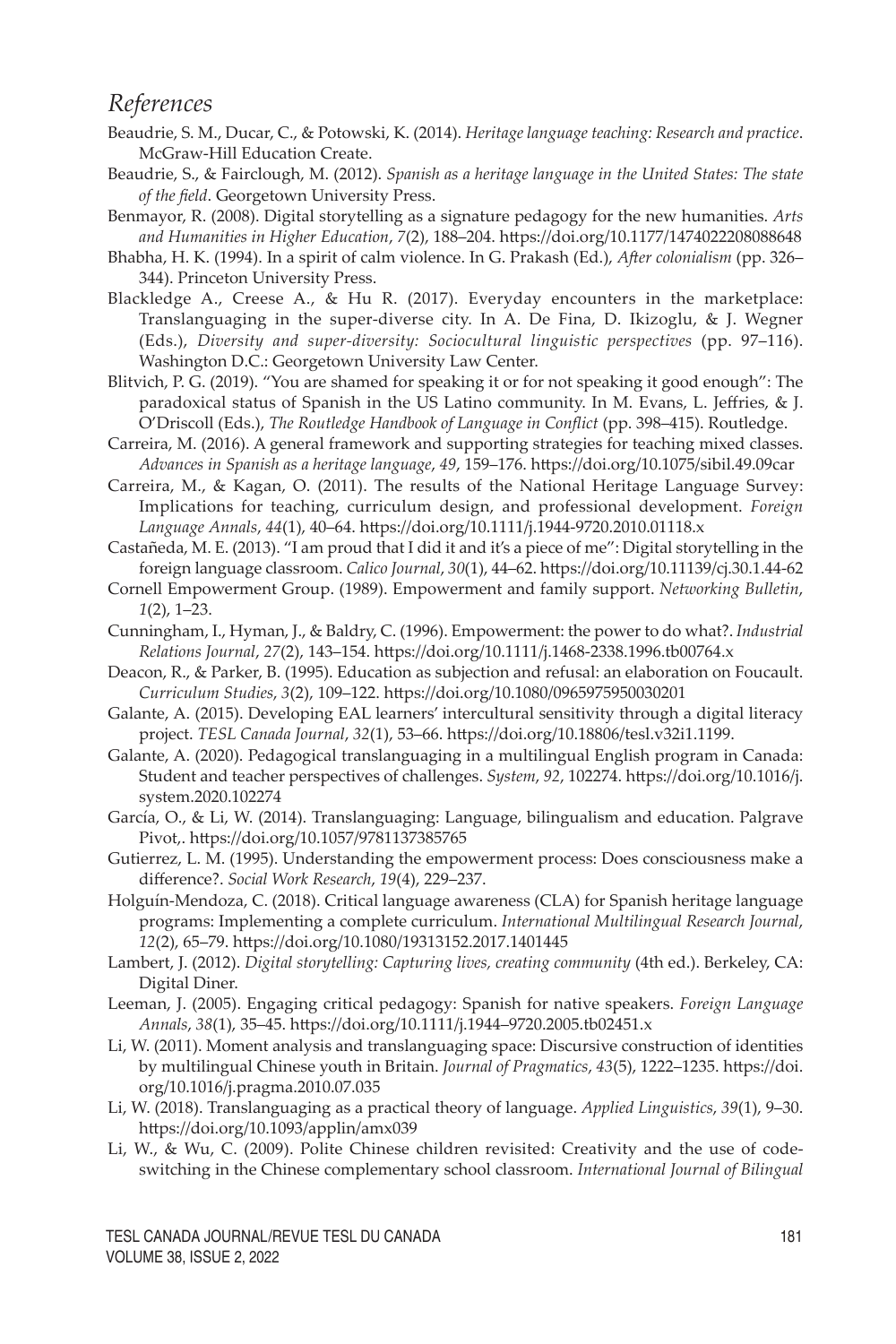*Education and Bilingualism, 12*(2), 193–211.<https://doi.org/10.1080/13670050802153210>

- Lin, A. M. (2015). Egalitarian bi/multilingualism and trans-semiotizing in a global world. In W.E. Wright, S. Bound, & O. García (Eds), *The handbook of bilingual and multilingual education* (pp. 19–37). Malden, MA: John Wiley and Sons.
- Loza, S., & Beaudrie, S. (in press). *Heritage language teaching and research: Perspectives from critical language awareness.* Routledge.
- Melo-Pfeifer, S., & Chik, A. (2020). Multimodal linguistic biographies of prospective foreign language teachers in Germany: Reconstructing beliefs about languages and multilingual language learning in initial teacher education. *International Journal of Multilingualism*, 1–24. http:// doi.org.[10.1080/14790718.2020.1753748](http://dx.doi.org/10.1080/14790718.2020.1753748)
- Ojeda, L., Navarro, R. L., Meza, R. R., & Arbona, C. (2012). Too Latino and not Latino enough: The role of ethnicity-related stressors on Latino college students' life satisfaction. *Journal of Hispanic Higher Education, 11*(1), 14–28. https://doi.org[/10.1177/1538192711435553](http://dx.doi.org/10.1177/1538192711435553)
- Oskoz, A., & Elola, I. (2016). Digital stories: Bringing multimodal texts to the Spanish writing classroom. *ReCALL, 28*(3), 326–342. <https://doi.org/10.1017/S0958344016000094>
- Parra, M. L. (2021). *La enseñanza del Español para la Juventud Latina*. ArcoLibros.
- Parra, M. L., Otero, A., Flores, R., & Lavallée, M. (2018). Designing a comprehensive curriculum for advanced Spanish heritage learners: Contributions from the multiliteracies framework. In G. Zapata & M. Lacorte (Eds.), *Multiliteracies pedagogy and language learning* (pp. 27–66). Palgrave Macmillan, Cham.
- Pascual y Cabo, D., Prada, J. Pereira, K. L. (2017). Effects of community service-learning on heritage language learners' attitudes toward their language and culture. *Foreign Language Annals*, *50*(1), http://doi.org/10.1111/flan.12245
- Pottie, K., Dahal, G., Hanvey, L., & Marcotte, M. (2015). Health profile on immigrant and refugee children and youth in Canada. *The health of Canada's children and youth: A CICH profile*. https:// cichprofile.ca/wpcontent/uploads/2017/10/Complete\_Immigrant\_and\_Refugee\_Health\_ Profile\_Module\_Eng.pdf
- Prada, J. (2019). Exploring the role of translanguaging in linguistic ideological and attitudinal reconfigurations in the Spanish classroom for heritage speakers. *Classroom Discourse*, *10*(3–4), 306–322.
- Prada, J. (2021). Translanguaging thinking y el español como lengua de herencia. In D. Pascual y Cabo & J. Torres (Eds.), *Aproximaciones al estudio del español como lengua de herencia* (pp. 111–126). Routledge.
- Rappaport, J. (1987). Terms of empowerment/exemplars of prevention: Toward a theory for community psychology. *American Journal of Community Psychology*, *15*(2), 121–148.
- Roca, A., & Colombi, M. C. (2003). *Mi lengua: Spanish as a heritage language in the United States, research and practice*. Georgetown University Press.

Rosa, J., & Flores, N. (2017). Unsettling race and language: Toward a raciolinguistic perspective. *Language in Society*, *46*(5), 621–647.

- Vinogradova, P., Linville, H.A., & Bickel, B. (2011). "Listen to my story and you will know me": Digital stories as student-centered collaborative projects. *TESOL Journal*, *2*, 173–202.
- Winstead, L., & Wang, C. (2017). From ELLs to bilingual teachers: Spanish-English speaking Latino teachers' experiences of language shame & loss. *Multicultural Education*, *24*, 16–25.

Zimmerman, M. A., Israel, B. A., Schulz, A., & Checkoway, B. (1992). Further explorations in empowerment theory: An empirical analysis of psychological empowerment. *American Journal of Community Psychology*, *20*(6), 707–727. <https://doi.org/10.1007/BF01312604>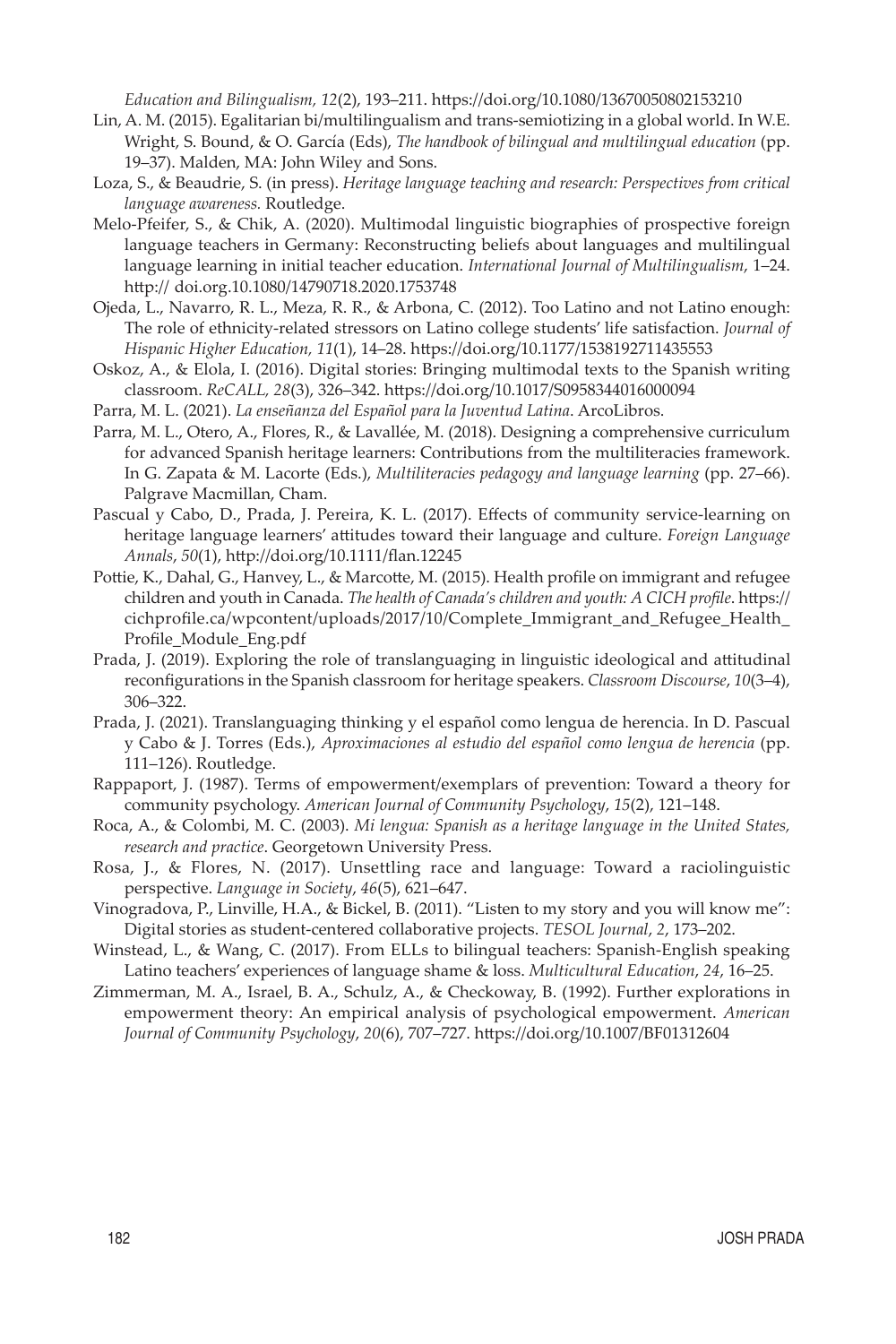### *Appendix A Tentative timeline over 6 weeks—two 75-minute sessions per week*

| Week<br>1        | Introduction to<br>digital storytelling                           | Mini-lecture on digital storytelling                                                                                                                                               |
|------------------|-------------------------------------------------------------------|------------------------------------------------------------------------------------------------------------------------------------------------------------------------------------|
|                  |                                                                   | Viewing and analyzing examples                                                                                                                                                     |
|                  |                                                                   | Understanding structure and purpose                                                                                                                                                |
|                  |                                                                   | Finding key question/aha moment/thematic axis for<br>your proyecto                                                                                                                 |
|                  |                                                                   | Sharing ideas in groups of four and getting feedback                                                                                                                               |
|                  |                                                                   | First drafts of script and storyboard are developed                                                                                                                                |
|                  |                                                                   | Examples of possible multimodal resources are<br>collected (mostly photos, music and short video-clips)                                                                            |
|                  |                                                                   | Using rubric to self-assess the draft of your script                                                                                                                               |
| Week<br>2        | From words to<br>multimodality                                    | $\bullet$<br>Peer-reviewing and feedback on script draft/<br>storyboard and preliminary multimodal resources                                                                       |
|                  |                                                                   | Mini-lecture on working with software (WeVideo,<br>iMovie, MovieMaker): key concepts and processes in<br>video-editing                                                             |
|                  |                                                                   | Laying out the baseline of the story (adding key<br>photos and videos to the digital story) and identifying<br>where other multimodal elements will be added on<br>your storyboard |
| Week             | Your first draft                                                  | Recording and edit script using Audacity                                                                                                                                           |
| 3                |                                                                   | Incorporating main multimodal elements on and<br>around your script and develop first draft on your<br>computer                                                                    |
|                  |                                                                   | In groups of three, sharing, viewing and giving<br>feedback to one another using "rubric 2"                                                                                        |
| <b>Week</b><br>4 | Moving forward:<br>edit, get<br>comments, and<br>improve (repeat) | First draft is further developed incorporating peer<br>comments                                                                                                                    |
|                  |                                                                   | New draft is shared with instructor for critiquing and<br>feedback                                                                                                                 |
|                  |                                                                   | If new technical issues emerge: address them                                                                                                                                       |
|                  |                                                                   | Begin to focus on details, transitions, volume<br>consistency, color, filters                                                                                                      |
|                  |                                                                   | Digital story becomes more defined and self-contained<br>(if still under development)                                                                                              |
|                  |                                                                   | Share with a trusted friend or relative outside of class<br>for personal comments-Listen to their reactions but<br>trust your instinct (you can do this early in Week 5)           |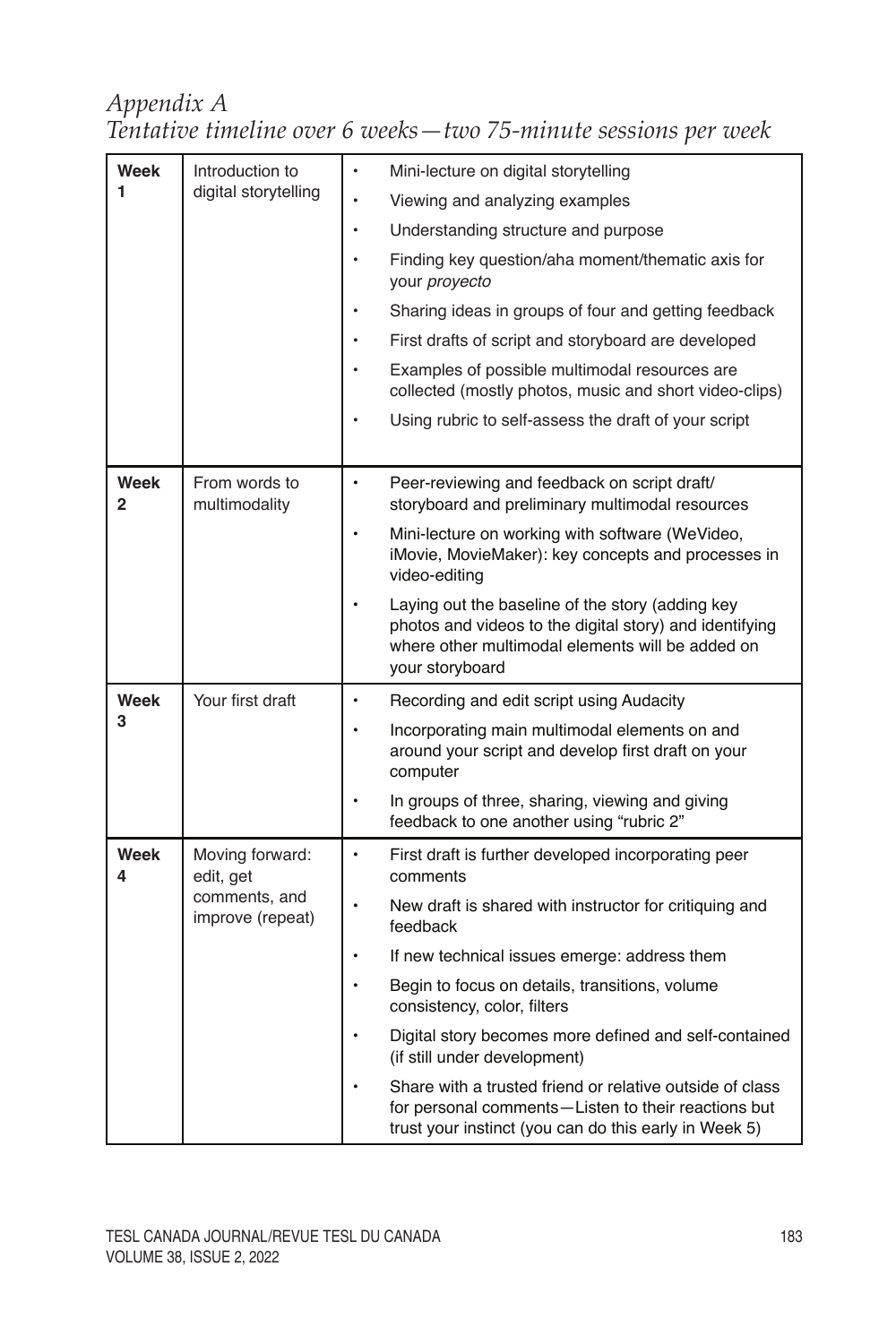| Week<br>5 | Final product and<br>viewing | Finish your digital story, export it, and upload it to the<br>course platform-if you need an extension, ask for it<br>as soon as possible                                                                                                                                                                                                                                        |
|-----------|------------------------------|----------------------------------------------------------------------------------------------------------------------------------------------------------------------------------------------------------------------------------------------------------------------------------------------------------------------------------------------------------------------------------|
|           |                              | Create a 30-second pitch introducing your digital story<br>to get the viewers' attention by briefly describing the<br>message, meaning and/or rational of your digital story                                                                                                                                                                                                     |
|           |                              | Final products are shared in groups of two or three $-$<br>each student fills out "rubric 3" awarding from 1 to 5<br>stars on 4 categories—these ratings combined with<br>the assessment provided by the instructor and a small<br>committee of two external instructors are used to<br>generate a top eight-these movies will be viewed in<br>the event                         |
|           |                              | All students receive evaluations and comments                                                                                                                                                                                                                                                                                                                                    |
| Week      | Viewing/The event            | Event is held—students, faculty from the department<br>and societies from around campus are invited. Each<br>student may invite up to two friends or relatives-small<br>grant is used to buy snacks and soft drinks-top eight<br>digital stories are viewed, each being introduced by<br>its creator using the short pitch created the week<br>before-the event lasts 75 minutes |

# *Appendix B*

Ya hemos visto qué es una historia digital, y ha quedado claro que no cualquier historia digital es efectiva. Los siguientes puntos reflejan los elementos que, según Lambert (2012), dan forma a una buena historia digital. Encuentra los siguientes elementos en las dos historias digitales que vamos a ver y descríbelos usando tus palabras. Asigna un puntaje de 0 a 5 a cada elemento dependiendo de la claridad con la que haya sido incorporado en la historia digital. Mientras vemos las historias, toma notas de tus reacciones en cuanto a cada elemento; prepárate para compartirlas en grupo.

1 - Hay una perspectiva personal como eje central en la historia.

0/1/2/3/4/5

2 - La historia gira alrededor de una pregunta clara/un evento bien delimitado que agarra la atención del espectador.

0/1/2/3/4/5

3 - Se emplea un enfoque personal y potente al contar la historia.

0/1/2/3/4/5

4 - Hay claridad en la voz narrativa utilizada por el creador.

0/1/2/3/4/5

5 - La historia cuenta con suficiente contenido, pero se evitan los detalles innecesarios.

0/1/2/3/4/5